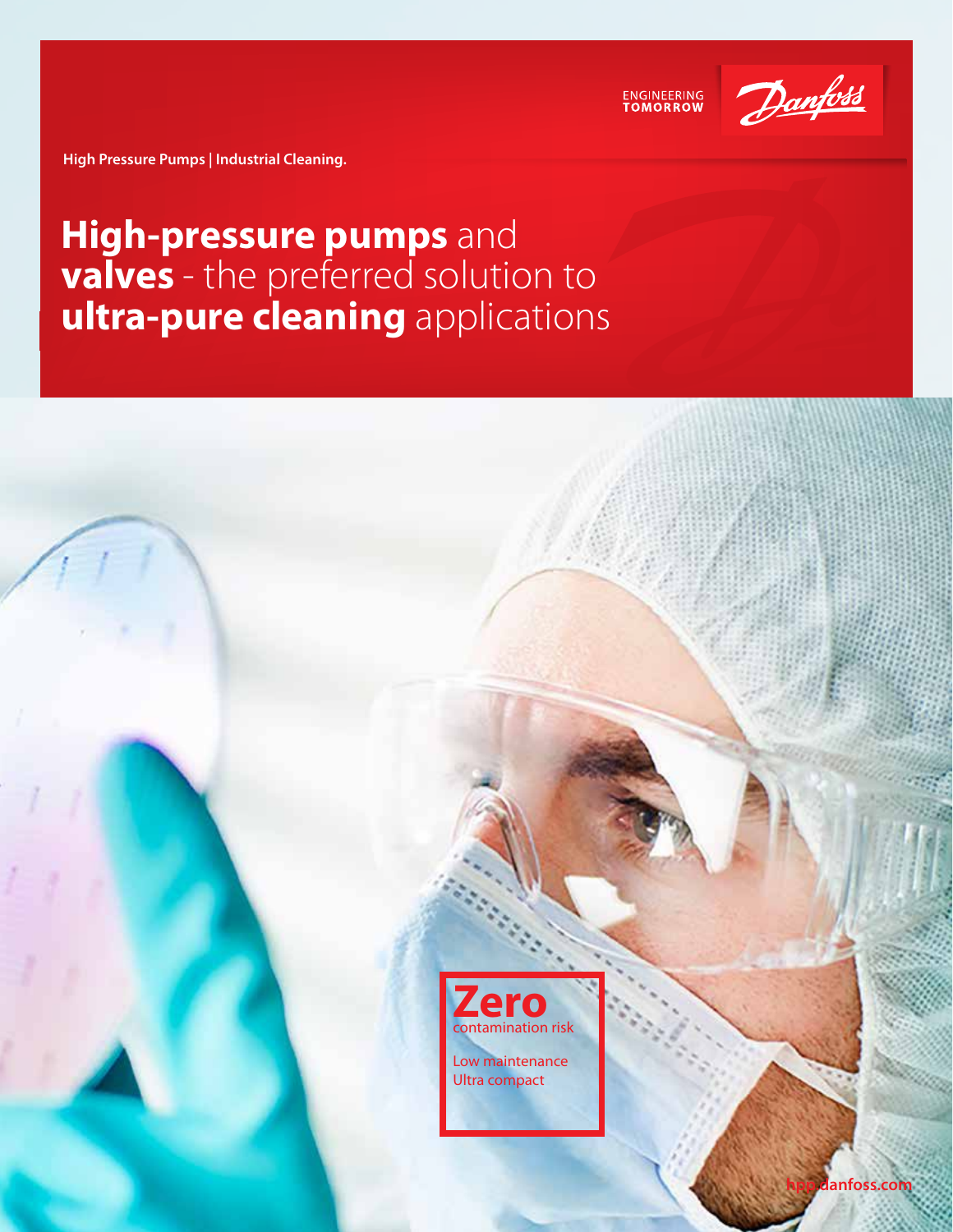## High-pressure - High efficiency **Ultra-pure cleaning for demanding applications**

Manufacturers of high-tech products are increasingly looking for efficient and reliable cleaning technologies that render production processes ultra-clean without any contamination of sensitive parts.

High-pressure cleaning solutions outperform traditional cleaning technologies in a number of ways. For instance, they eliminate problems with undesirable mechanical impact and excessive water consumption during the cleaning process.



### **Increase your bottom-line with Danfoss**



#### **Whatever your cleaning application, Danfoss high-pressure pumps are part of the solution:**

- **• Flat Panel Displays** to avoid dust particles and ensure ultra-HD quality
- **• Wafer technology** to eliminate all traces of grinding dust
- **• Pharmaceutical** for efficient cleaning of test tubes and other sterile equipment
- **• Parts cleaning** from automotive to watches, for extremely high efficiency and reliable operation

### **Opting for a high-pressure solution**

From leading automotive brands to Swiss watches and pharmaceutical equipment, Danfoss high-pressure pumps become the preferred solution to ultra-pure cleaning applications across the world.

The axial piston pumps at the heart of the high-pressure cleaning system deliver outstanding reliability due to fewer parts. The pumps are oil free and run

at least 8,000 hours before first service, significantly reducing costs for inspection and maintenance. The low pulsation rate of the pumps eliminates the need for pulsation dampeners, reducing the number of components in the system.

The PAHT pump offers the best power-to-footprint ratio in the market, allowing flexible configuation when space is limit.

For more than 20 years, Danfoss has pioneered the development of axial piston pumps for demanding applications such as hypermodern cleaning processes. Today, Danfoss is a strong and worldwide partner in high-pressure, oil-free pump technologies bringing all the benefits of positive displacement pumps to a wide range of cleaning processes.

## What's in it for you?

- The PAHT pumps are oil-free to avoid any contamination in the cleaning process
- The pumps are easy to regulate to fit the current production capacity to save water and energy
- The low pulsation of the pump secures a consistent and efficient cleaning process
- The long service intervals save inspection and maintenance costs
- The compact design enables easy installation in almost any production line or system, new or retrofit
- The high grade materials reduce maintenance costs and secure long service life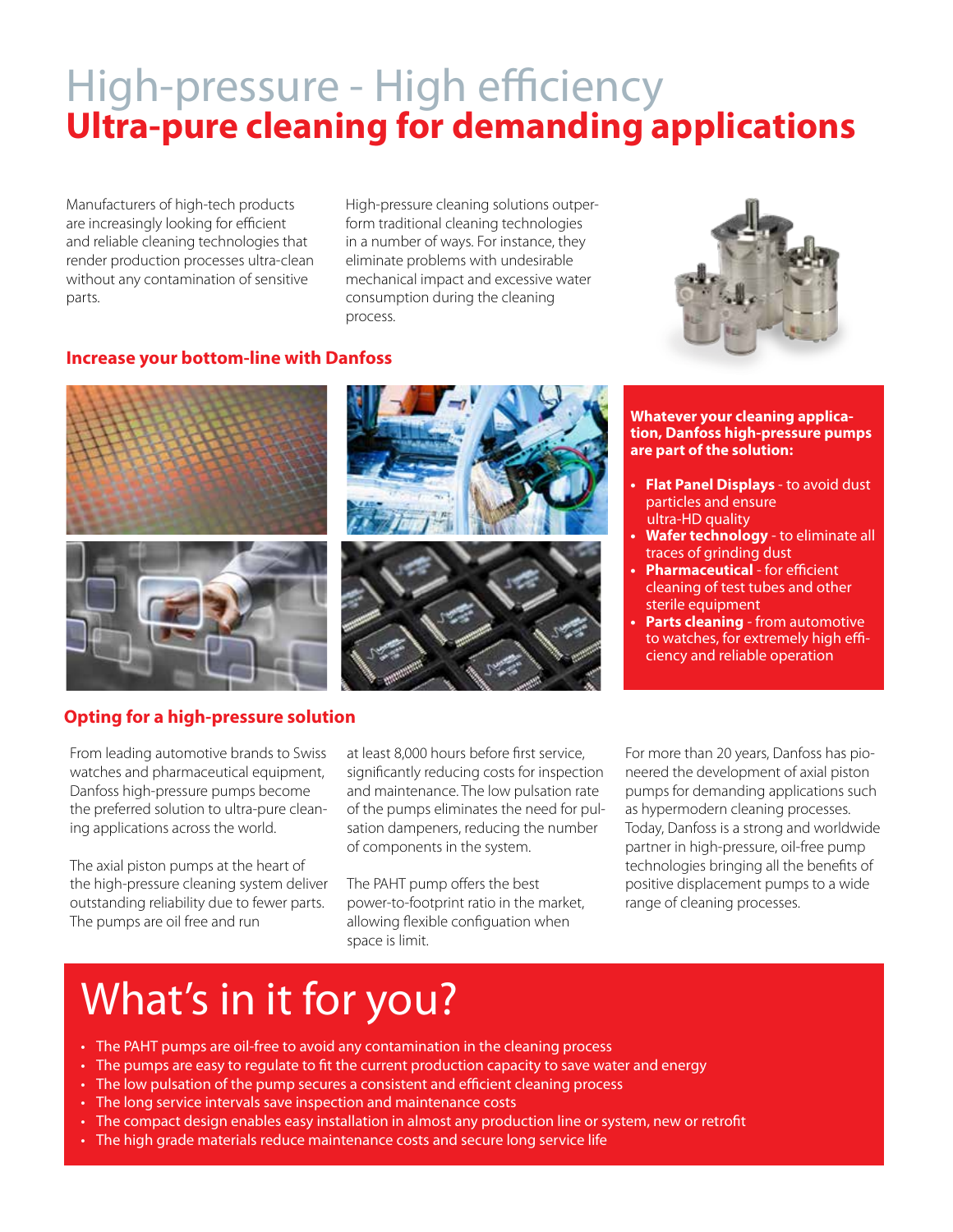# **The Danfoss solution**

## PAHT high-pressure pumps, VDH / VDHT solenoid and VRH pressure relief valves

The PAHT pump range adheres to stringent hygiene requirements and is certified according to ISO 9001,

ISO TS 16949 and ISO 14001. ATEX certification is available on request.

| Pump type         | Flow I/min [gpm]       | Pressure barg [psig] |
|-------------------|------------------------|----------------------|
| PAHT 2-6.3        | $0.7 - 18$ [0.2-4.8]   | 30-100 [435-1,450]   |
| PAHT 10-12.5      | $7.6 - 27.7$ [2-7.2]   | 30-140 [435-2,031]   |
| <b>PAHT 20-32</b> | 16.9-73.5 [4.5-19.4]   | 30-160 [435-2,321]   |
| <b>PAHT 50-90</b> | 43.7-149.6 [11.5-39.5] | 30-160 [435-2,321]   |
| PAHT 256-308      | 89.6-354.2 [23.7-93.6] | 30-120 [435-1,740]   |



### **High-pressure valves for use in ultra-pure cleaning applications**

The comprehensive range of stainless steel valves are the perfect accessory for your high-pressure system. The valves are dirt-tolerant, corrosionproof and easy to clean. Highly reliable, they withstand high temperatures as well as high coil density. Enclosure IP 67 [NEMA 4X].

| 2/2-way solenoid valves       |                 |                         |  |
|-------------------------------|-----------------|-------------------------|--|
| <b>VDH 2E 1/4"</b>            | $0-5$ [0-0.7]   | $0-100$ [0-1,450]       |  |
| <b>VDHT 1/4"E</b>             | $0-15$ [0-4]    | $0.3 - 100$ [4.3-1,450] |  |
| VDHT 3/8 - 1/2"               | $1-60$ [0.3-16] | 3.5-210 [51-3,046]      |  |
| VDHT 3/4 - 1"                 | 1-150 [0.3-40]  | 3.5-210 [51-3,046]]     |  |
| <b>Pressure-relief valves</b> |                 |                         |  |
| VRH 5                         | 5[1.3]          | 25-100 [362-1,450]      |  |
| <b>VRH 30</b>                 | 30[7.9]         | 10-210 [145-3,045]      |  |
| <b>VRH 60</b>                 | 60 [15.8]       | 25-140 [362-2,030]      |  |
| <b>VRH 120</b>                | 120 [31.7]      | 25-140 [362-2,030]      |  |







"Many of our inline parts cleaners are installed in production facilities that run three shifts a day, year-round, so dependability and long intervals between service are key parameters for us. Danfoss leads the way in pump reliability with at least 8,000 hours of operation before service as quite normal."

*Wolfgang Wiederer, SLE Technology*



"For many years, Danfoss has been a trusted partner supplying high-quality pumps that our customers rely on for multiple applications. The long service intervals are one of the benefits valued by our customers, who want to minimize total cost of ownership*."*

*Chai Hee Dong , Dynesyscon Co., Ltd.*